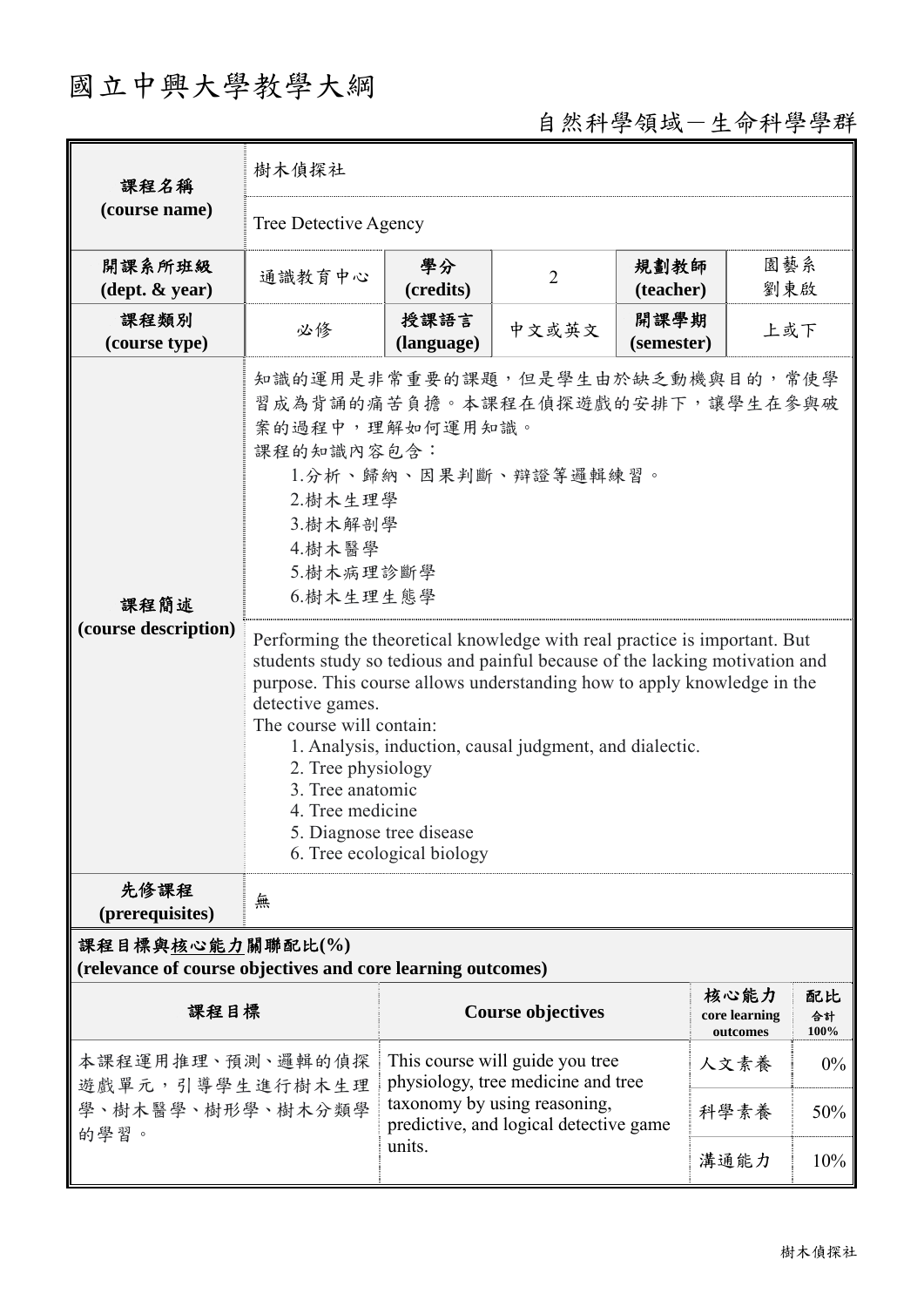|                                                                                                                                                                                                                                                                                                                                 |                            | 創新能力 | 20%   |  |  |  |  |
|---------------------------------------------------------------------------------------------------------------------------------------------------------------------------------------------------------------------------------------------------------------------------------------------------------------------------------|----------------------------|------|-------|--|--|--|--|
|                                                                                                                                                                                                                                                                                                                                 |                            | 國際視野 | $0\%$ |  |  |  |  |
|                                                                                                                                                                                                                                                                                                                                 |                            | 社會關懷 | 20%   |  |  |  |  |
| 課程目標之教學方法與評量方法<br>(teaching and assessment methods for course objectives)                                                                                                                                                                                                                                                       |                            |      |       |  |  |  |  |
| 教學方法 (teaching methods)<br>學習評量方式 (evaluation)                                                                                                                                                                                                                                                                                  |                            |      |       |  |  |  |  |
| 講授、討論、實作、專題探討/製作、參訪                                                                                                                                                                                                                                                                                                             | 課堂報告 30%、書面報告 40%、實作評量 30% |      |       |  |  |  |  |
| 授課內容(單元名稱與內容、習作 / 考試進度、備註)<br>(course content and homework / tests schedule)                                                                                                                                                                                                                                                    |                            |      |       |  |  |  |  |
| 第一單元 樹木的法醫學<br>1. 樹木大體解剖<br>2. 偵探樹木的細胞到組織、器官的構成與病理的關係<br>3. 碳循環系統的解剖<br>4. 水循環系統的解剖<br>第二單元 樹木的命理學<br>5. 推理:解析樹木的過去<br>(1)由樹木的型態解讀環境的風、水、土環境<br>(2)由樹葉的狀況解讀土壤<br>6. 預測樹木的未來<br>(1)由樹木的力學判斷樹木的危險性<br>(2)由樹木的外型,判斷健康度<br>(3)喝茶,幫茶園看相<br>7. 樹木的族譜<br>從樹木分類學到樹木辨識的運用<br>8. 樹木的命案的偵探<br>(1)病原體與兇手的真相<br>(2)從四道壁反應找到兇手<br>(3)微生物是敵是友? |                            |      |       |  |  |  |  |
| 教科書與參考書目(書名、作者、書局、代理商、説明)<br>(textbook & other references)                                                                                                                                                                                                                                                                      |                            |      |       |  |  |  |  |
| 1. 《樹木醫學》鈴木和夫, 朝昌書店<br>2.《図解 樹木の診断と手当て―木を診る・木を読む・木と語る》堀大才<br>3.《樹木診断調查法》(KS 地球環境科学専門書) 堀大才<br>4. «Plant Physiological Ecology» Lambers, Hans, Chapin III, F. Stuart, Pons, Thijs L.<br>5. 《Physiological Plant Ecology: Ecophysiology and Stress Physiology of Functional Groups》<br>Larcher, Walter                            |                            |      |       |  |  |  |  |